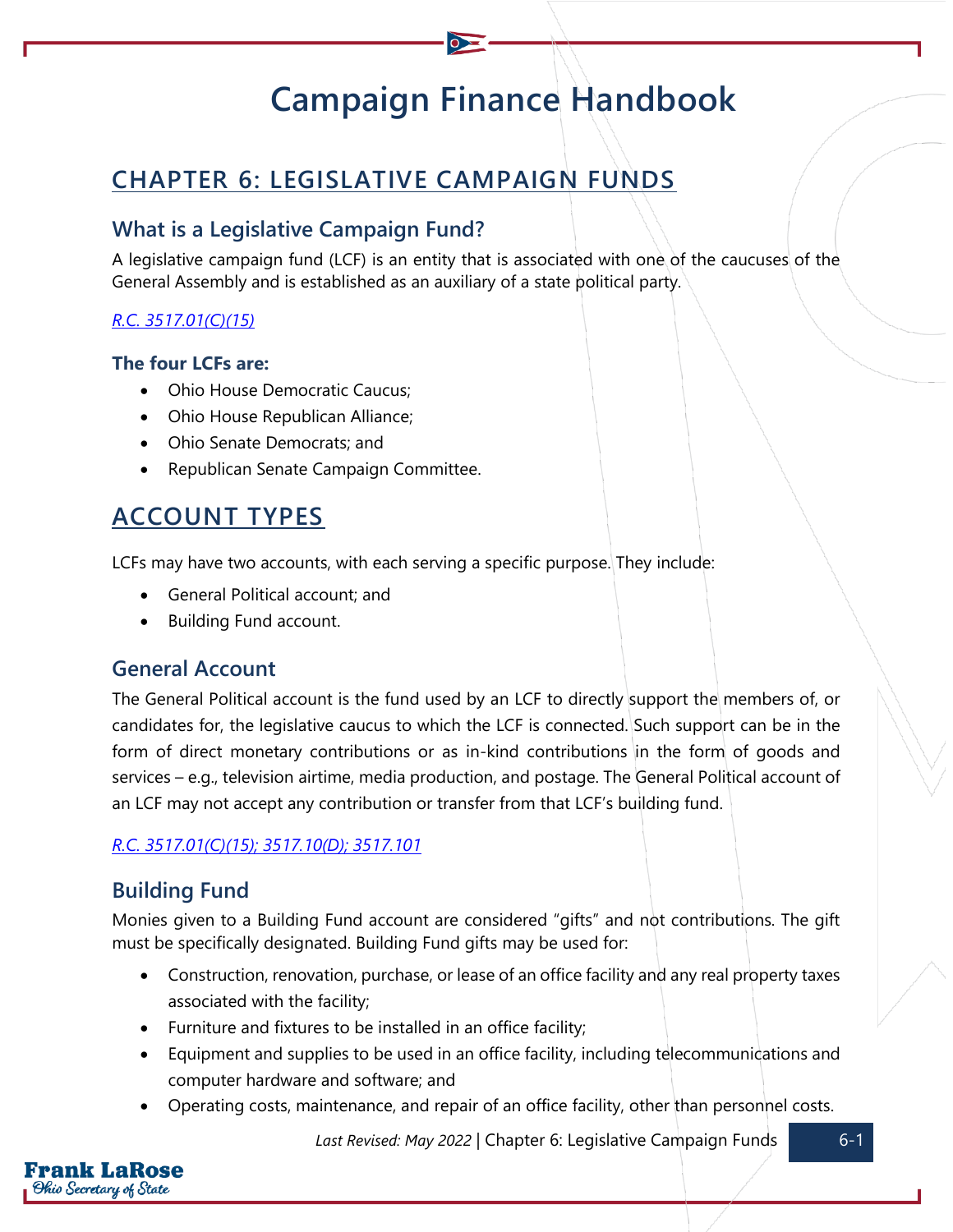Gifts to a Building Fund account may not be used solely for the purpose of directly influencing the election of any individual candidate in any particular election for any office.

 $\overline{\bullet}$ 

Any individual, partnership, unincorporated business organization or association, political action committee (PAC), political contributing entity (PCE), labor organization, or corporation (other than a public utility) may make one or more gifts to a Building Fund account. A gift must not exceed the gift limit specified in R.C. 3517.101, as statutory adjusted for inflation in January of each oddnumbered year. Monies received into a Building Fund must be kept in a separate bank account because gifts may be accepted directly from corporations doing business in Ohio.

#### *[R.C. 3517.101,](https://codes.ohio.gov/ohio-revised-code/section-3517.101) [R.C. 3517.104;](https://codes.ohio.gov/ohio-revised-code/section-3517.104) [OEC Adv. 2000ELC-04](https://elc.ohio.gov/wps/portal/gov/elc/opinions-decisions/advisory-opinions/by-year/2000-04)*

# **REPORTING**

Disclosure of campaign finance activity is a crucial element in monitoring compliance with and effectiveness of Ohio's campaign finance laws and regulations. When a report is filed, it must be a full, true, and itemized accounting of contributions and expenditures for the reporting period.

# **What to Do First**

Before receiving any contribution or gift, or making any expenditure or disbursement, a legislative campaign fund must file [Form 30-D, Designation of Treasurer.](https://www.ohiosos.gov/globalassets/candidates/forms/30d.pdf) This form registers the committee and includes basic information such as the name of the LCF, the treasurer and their contact information, and any deputy treasurer. LCFs are responsible to keep all committee information updated (e.g., change in treasurer, change of committee name, change of address, or change of contact information) by filing an amended Designation of Treasurer.

There are no statutory restrictions on who can be a treasurer. An authorized representative of the LCF designates the treasurer for the entity. A treasurer may appoint a deputy treasurer to assist in the accounting, record-keeping, and disclosure responsibilities. The authorized representative must sign to approve the DOT. The treasurer, and deputy treasurer if appointed, must sign the DOT to acknowledge their appointment.

LCF's are responsible to keep all committee information updated (e.g., change in treasurer, committee name, address, and contact information) by filing an updated Designation of Treasurer. This form must be completed in entirety each time it is filed, including all applicable signatures.

#### *[R.C. 3517.10\(D\)](https://codes.ohio.gov/ohio-revised-code/section-3517.10)*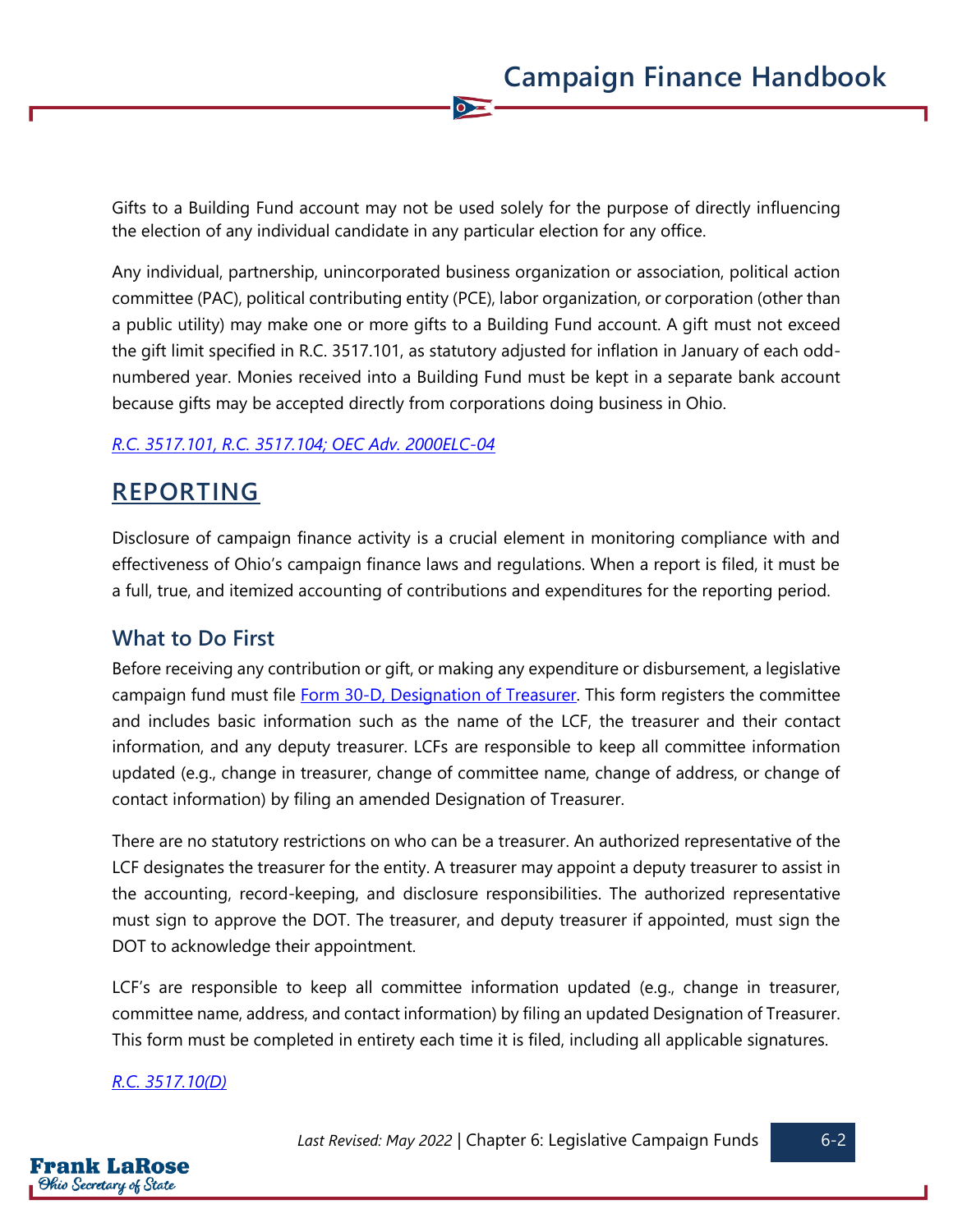# **Where to File Reports**

LCFs file their reports with the Secretary of State.

#### *[R.C. 3517.11\(A\)\(1\)](https://codes.ohio.gov/ohio-revised-code/section-3517.11)*

# **When to File Reports**

LCF reports are due based on the nature and timing of the activity in which the fund engages. All reports must be physically received by the Secretary of State to meet the filing deadline requirement. A report postmarked, but not received, by the deadline is a late filing.

 $\overline{\bullet}$ 

#### **There are four types of reporting deadlines:**

An LCF must file a **pre-election** report by 4 p.m. on the 12<sup>th</sup> day before an election (primary, general, or special) if the LCF spent or received \$1,000 or more to influence that election between the time the last report was filed and the  $20<sup>th</sup>$  day before the election.

#### *[R.C. 3517.10\(A\)\(1\)](https://codes.ohio.gov/ohio-revised-code/section-3517.10)*

An LCF must file a **post-election report** by 4 p.m. on the 38<sup>th</sup> day after the election if the LCF received contributions or made expenditures to influence that election between the time the last report was filed and the  $31<sup>st</sup>$  day after the election.

#### *[R.C. 3517.10\(A\)\(2\)](https://codes.ohio.gov/ohio-revised-code/section-3517.10)*

An LCF must file a **semiannual report** by 4 p.m. on the last business day of July if the LCF was not required to file a report after the immediately preceding primary election. It should cover the time since the last report through the last day of June. A semiannual report should only reflect the activity that has occurred since the last report was filed.

#### *[R.C. 3517.10\(A\)\(4\)](https://codes.ohio.gov/ohio-revised-code/section-3517.10)*

An LCF must file an **annual report** by 4 p.m. on the last business day of January if the fund was not required to file a post-election report after the immediately preceding November election. The annual report must cover the time since the last report through the last day of December. The report should reflect only activity that occurred since the last report was filed.

#### *[R.C. 3517.10\(A\)\(3\)](https://codes.ohio.gov/ohio-revised-code/section-3517.10)*

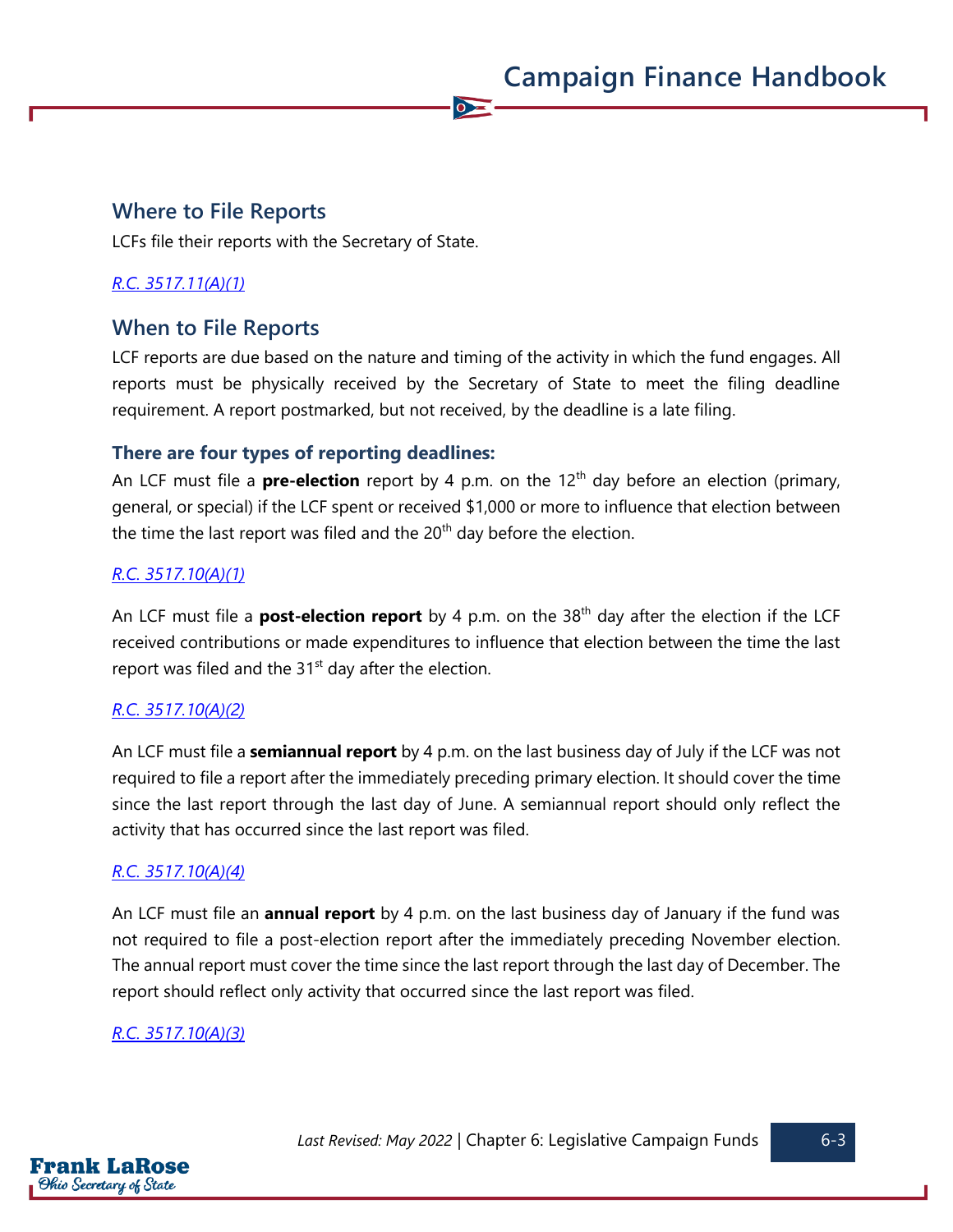Identifying the individual recipients of the fund's contributions is the key to when a report will be required. The need for pre-election and post-election reports will be determined by whether the recipient of an LCF contribution will appear or did appear on a particular election ballot.

 $\overline{\bullet}$ 

#### *[R.C. 3517.01\(B\)\(5\) &](https://codes.ohio.gov/ohio-revised-code/section-3517.01) [\(6\)](https://codes.ohio.gov/ohio-revised-code/section-3517.01)*

# **Report Forms**

All reporting forms, along with instructions for their use, are available at the Secretary of State's website: [OhioSoS.gov.](https://www.ohiosos.gov/campaign-finance/filing-forms/)

Committees not required to file electronically may choose to download the forms and use them for creating reports in paper form. Filers may choose to create their own forms for use in paper filing, with the express written approval of the Secretary of State's Office, as long as they are substantially similar to the forms prescribed by the Secretary of State's Office.

#### [OAC 111:2-4-10](https://codes.ohio.gov/ohio-administrative-code/rule-111:2-4-10)

Filers seeking the approval of alternative paper forms may direct their request, along with a sample of each of the alternative forms to [CFinance@OhioSoS.gov,](mailto:CFinance@OhioSoS.gov) or via mail to:

Office of the Ohio Secretary of State Campaign Finance Division 22 North Fourth Street, 15<sup>th</sup> Floor Columbus, Ohio 43215

# **GENERAL RULES**

# **Treasurer Duties and Liability**

The treasurer of an LCF, and any appointed deputy treasurer are legally responsible for campaign finance reporting requirements. There are no statutory restrictions on who can be a treasurer. The treasurer is appointed by an authorized representative of the LCF and must keep detailed records of everything received, given, or expended. A treasurer may appoint a deputy treasurer to assist in the accounting, record-keeping, and disclosure responsibilities. The treasurer, and deputy treasurer if appointed, must sign the DOT to acknowledge their appointment.

Each report must contain a statement that the report is complete and accurate, subject to the penalty for election falsification. Whoever commits election falsification is guilty of a felony of the

Last Revised: May 2022 | Chapter 6: Legislative Campaign Funds | 6-4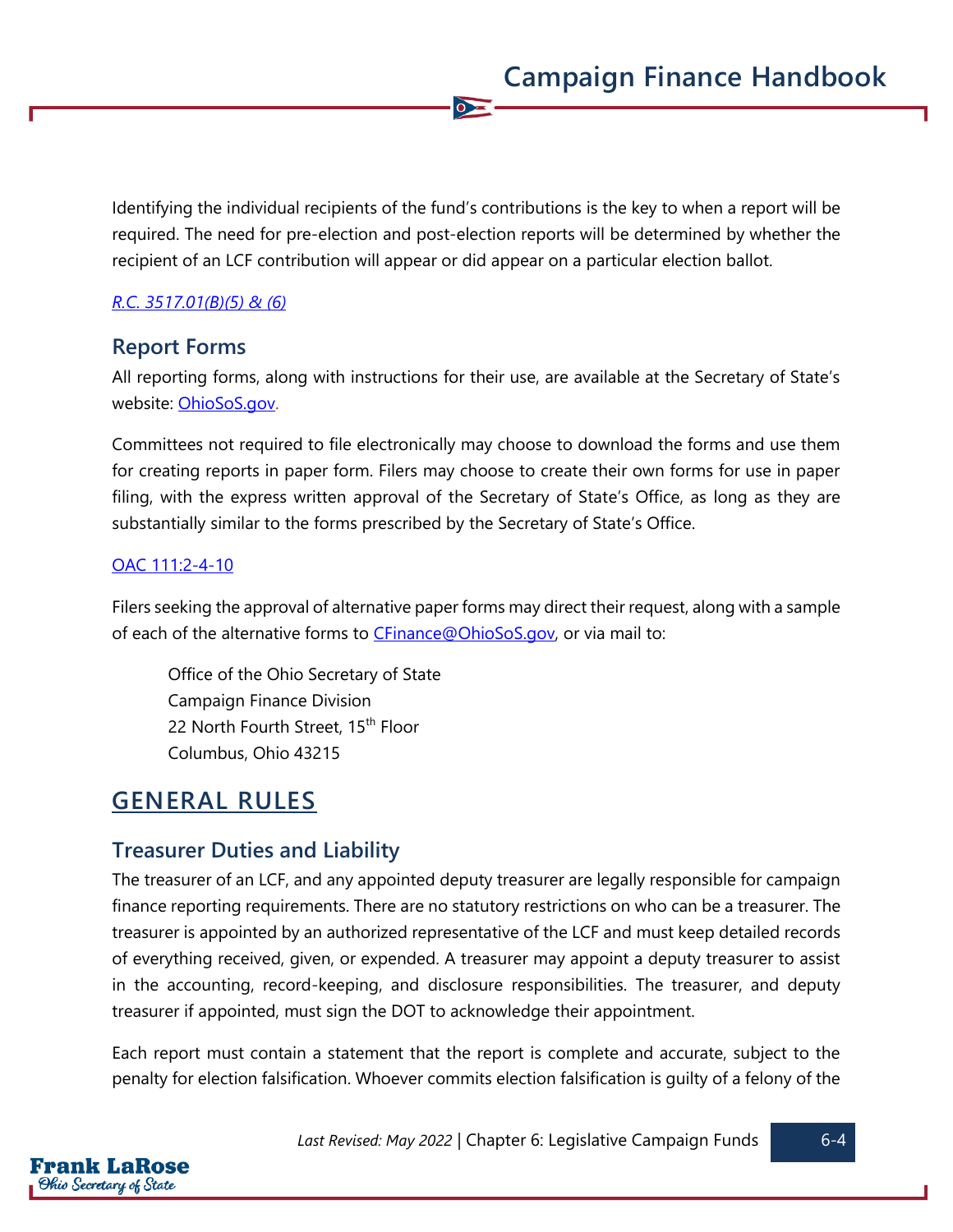fifth degree. The cover page of every report filed must be signed by the treasurer or a deputy treasurer. A treasurer must retain accurate records of all activity for six years.

 $\overline{\bullet}$ 

#### [R.C. 3517.10\(C\)](https://codes.ohio.gov/ohio-revised-code/section-3517.10) & [\(D\),](https://codes.ohio.gov/ohio-revised-code/section-3517.10) [3517.992,](https://codes.ohio.gov/ohio-revised-code/section-3517.992) [3599.36;](https://codes.ohio.gov/ohio-revised-code/section-3599.36) [OAC 111:2-4-11,](https://codes.ohio.gov/ohio-administrative-code/rule-111:2-4-11) [111:2-4-13](https://codes.ohio.gov/ohio-administrative-code/rule-111:2-4-13)

#### **Keeping Reports in Balance**

Errors and mistakes in the report can easily affect the balance on hand (Line 6) on a report's cover page, causing it to be incorrect. A treasurer should take two easy steps to avoid or detect potential problems in the report.

- When a report is completed, the balance on hand (Line 6) on the cover page should equal the balance listed on the committee's bank account statement. If the treasurer has reported all the necessary contributions and expenditures (including service charges, interest, and voided checks), then these balance figures should be the same.
- The treasurer should ensure the statements received from the bank are balanced against the committee's reports in a regular and timely fashion.

These two steps will go a long way to help a treasurer ensure that no contribution or expenditure information is incorrect or has been omitted.

## **Bank Account**

An LCF must establish a bank account that is separate from any personal or business account. All monetary contributions received must be deposited into this account. All contributions received and all expenses paid from this account must be disclosed.

#### *[R.C. 3517.10](https://codes.ohio.gov/ohio-revised-code/section-3517.10)*

#### **Loans**

An LCF may receive contributions in the form of a loan where the contributor expects to be repaid. While there is no requirement to obtain or disclose any formal loan agreement between the LCF and the contributor, it is advisable to consider having an agreement with all terms expressly detailed. Once a loan is received, the balance – along with any payments made – must be disclosed on [Form 31-C, Statement of Loans Received,](https://www.ohiosos.gov/globalassets/candidates/forms/31c.pdf) in each report filed until the loan is repaid or forgiven by the contributor.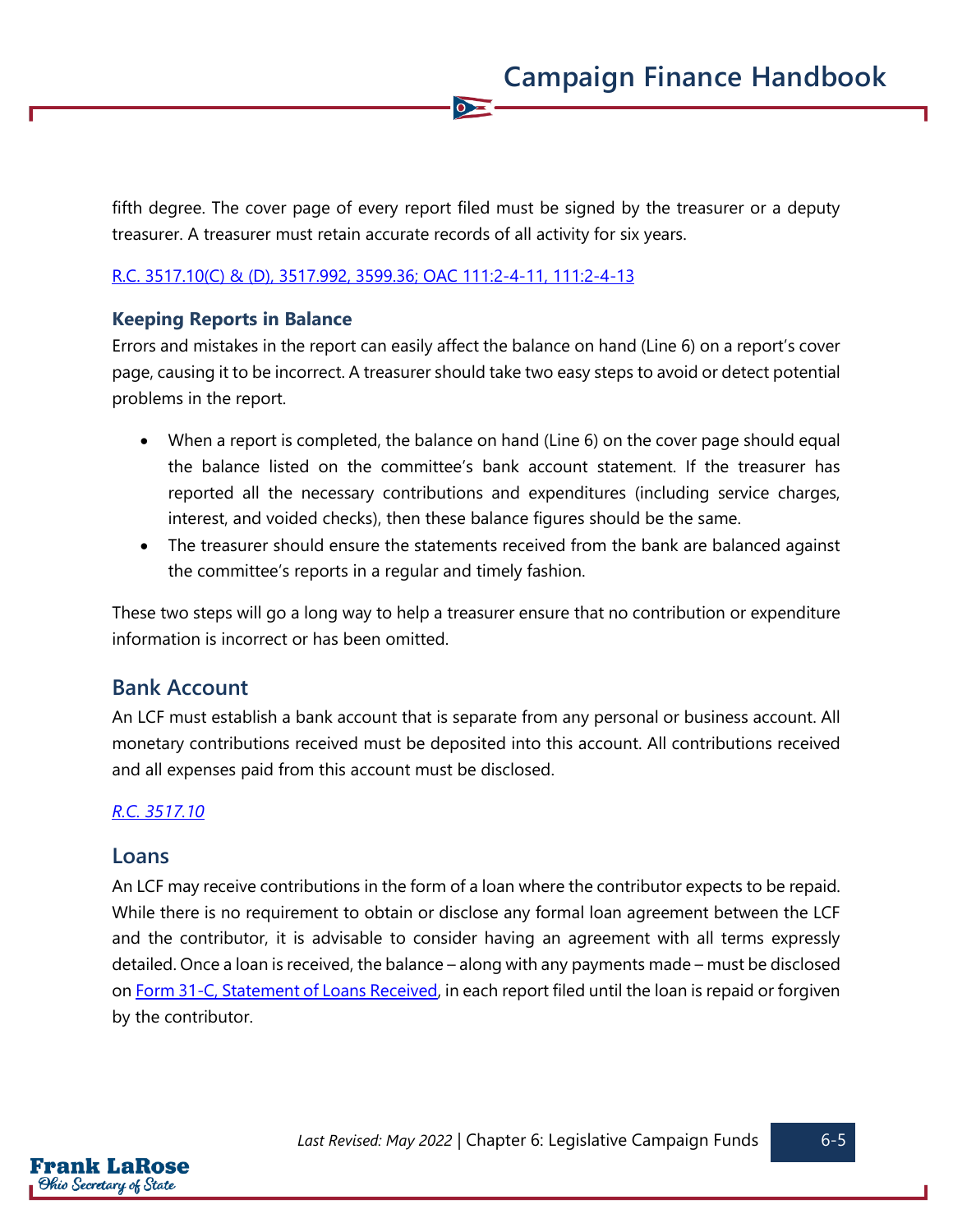# **Debts**

When an LCF has received a good or service that is 60 days or more payable at the time of a reporting deadline, it must disclose the transaction on Form 31-N, Statement of Outstanding [Debts,](https://www.ohiosos.gov/globalassets/candidates/forms/31n.pdf) within that report. The debt, and any activity relating to it, must be in each report until the debt is repaid or forgiven by the contributor. If the debt is forgiven, the amount forgiven is considered an in-kind contribution.

 $\bullet$ 

# **CONTRIBUTIONS**

Generally, the value of all contributions received by an LCF must be disclosed. Except for those received at a fundraising event, all contributions must be separately itemized. The primary elements for complete disclosure of a contribution are:

- The name of the contributor;
- The address of the contributor;
- The date of the contribution; and
- The amount of the contribution.

# **Anonymous Contributions**

A person may not make an anonymous contribution by request. If a donor does not want to be identified, the contribution should not be made. But if an LCF inadvertently receives an anonymous contribution, it must try to identify the donor. If the efforts fail, the LCF should explain the circumstances that caused the contribution to be anonymous and include a description of the efforts it made to determine the donor's identity. This information should appear in the address portion of Form 31-A, Statement [of Contributions Received.](https://www.ohiosos.gov/globalassets/candidates/forms/31a.pdf)

## *[R.C. 3517.10\(C\)\(2\)](https://codes.ohio.gov/ohio-revised-code/section-3517.10)*

# **Cash Contribution Limits**

A contributor may not give more than \$100 per election in cash. Cash includes only currency or coin.

## *[R.C. 3517.13\(F\);](https://codes.ohio.gov/ohio-revised-code/section-3517.13) [OAC 111:2-4-05](https://codes.ohio.gov/ohio-administrative-code/rule-111:2-4-05)*

# **Contribution Limits**

In most cases, contributions to an LCF are limited by statute. Contributions given to an LCF from a "designated state campaign committee" are not limited. For information about "designated state

Last Revised: May 2022 | Chapter 6: Legislative Campaign Funds **6-6**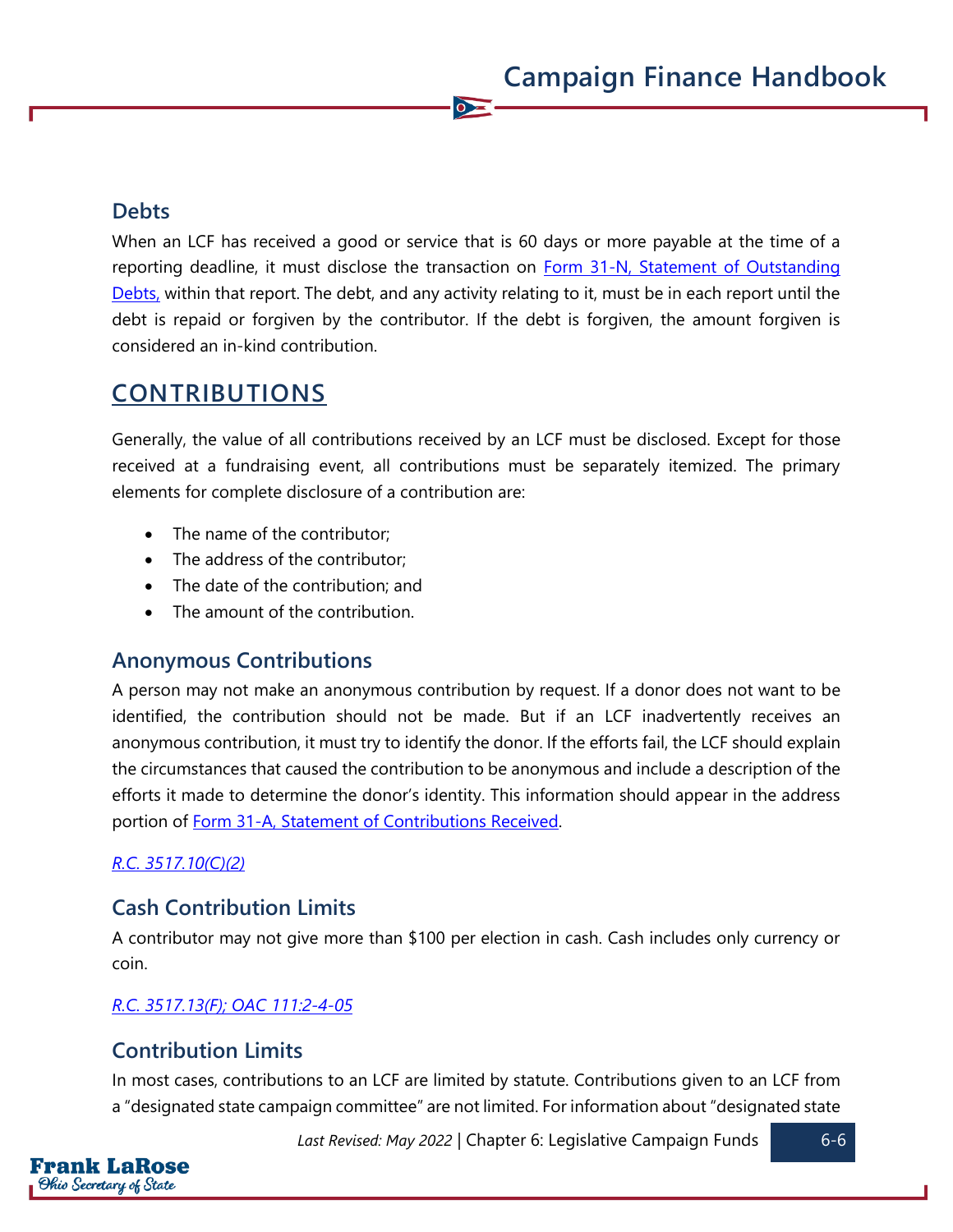campaign committees," see [Chapter 3, Statewide and General Assembly Candidates.](https://www.ohiosos.gov/globalassets/candidates/cfguide/chapters/chapter3.pdf) A [contribution limit chart](https://www.ohiosos.gov/globalassets/candidates/limitchart2021.pdf) is available from the Secretary of State's [website.](https://www.ohiosos.gov/campaign-finance/contribution-limits/)

 $\overline{\bullet}$ 

#### *[R.C. 3517.102](https://codes.ohio.gov/ohio-revised-code/section-3517.102)*

# **Contributions from Minor Children**

Legislative campaign funds are prohibited from knowingly accepting a contribution from an individual who is under the age of seven.

#### *[R.C. 3517.102\(C\)\(5\)\(a\)](https://codes.ohio.gov/ohio-revised-code/section-3517.102)*

# **Corporate Contributions**

Corporations are prohibited from contributing to any candidate, political action committee, and certain political party funds. This prohibition applies to the provision of corporate funds or property to a candidate or campaign committee.

#### *[R.C. 3599.03;](https://codes.ohio.gov/ohio-revised-code/section-3599.03) [OEC Adv. 97ELC-05](https://elc.ohio.gov/wps/portal/gov/elc/opinions-decisions/advisory-opinions/by-year/97-05)*

To determine the status of a business or a corporation registered in Ohio, you may contact the Secretary of State's Business Services Division at 877.767.3453. Also, the complete database of business entity filings is available and can be searched at the **[Secretary of State's website](https://www.ohiosos.gov/)**. Follow the links for Businesses and **Business Search**.

# **Contributions Received Through Online Payment Processors**

Online payment processing applications must provide for complete reporting of all contribution disclosure requirements, including:

- Full name of contributor;
- Complete street address of contributor;
- Date of contribution;
- Full amount of contribution as authorized by contributor; and
- Contributor's employer (or, if self-employed, occupation and business name), if applicable.

The recipient of an online contribution must disclose the full amount of the payment as a contribution. Any fee associated with the processing of the contribution must be disclosed as an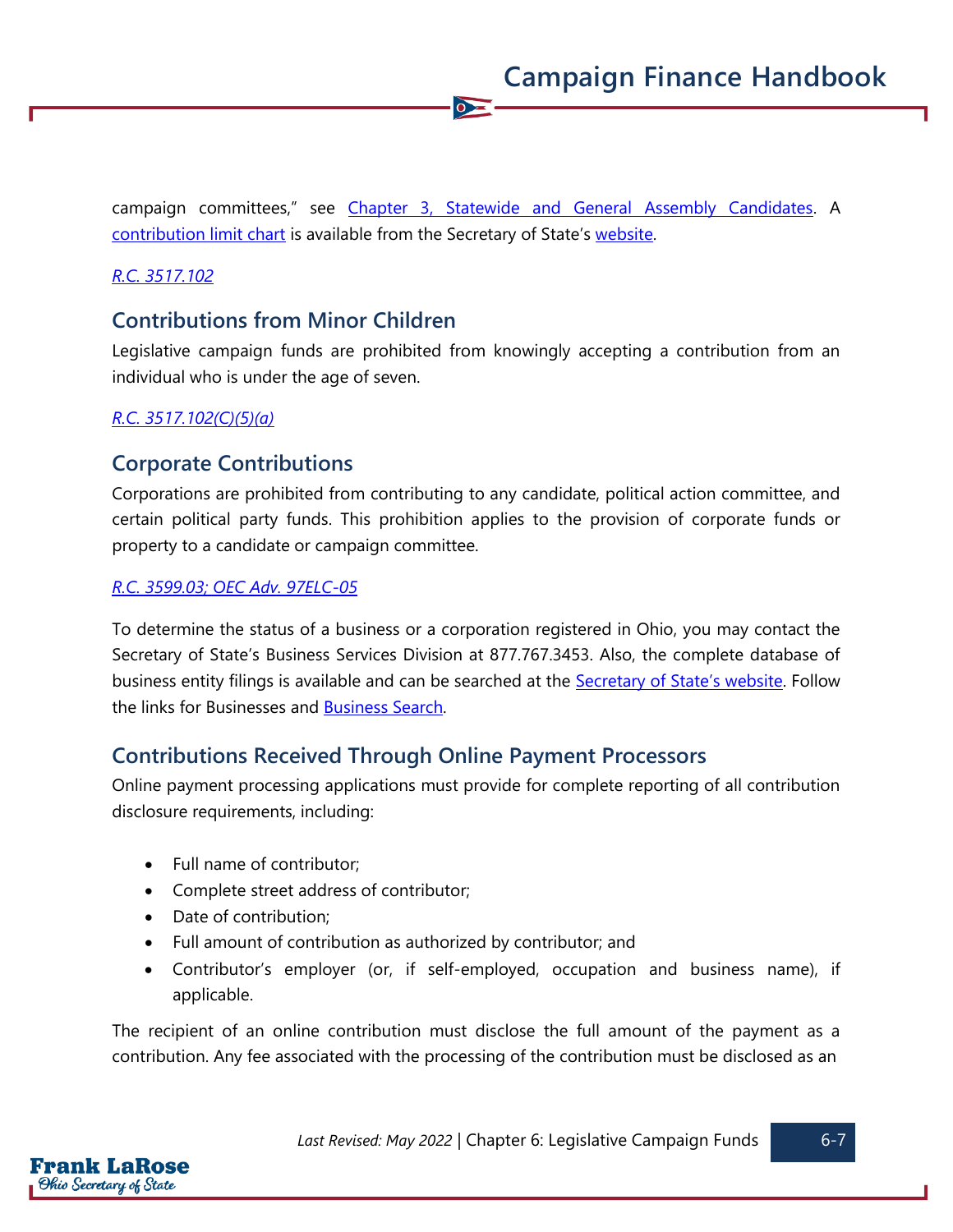offsetting expenditure. The fees assessed on multiple contributions made through an online payment processor during any reporting period may be aggregated for disclosing as a single expenditure transaction. An LCF that aggregates payment processing fees must attach a copy of the statement verifying the individual expenditures to the respective campaign finance statements.

 $\overline{\bullet}$ 

# **Fund-Raiser Exemption**

Individual contributions totaling \$25 or less per person received at a specific fund-raising activity need not be itemized (listed by person) within a report. These contributions should be reported as a single line item with an aggregate amount on Form 31-E, Statement of Contributions [Received at a Social or Fund-Raising Event.](https://www.ohiosos.gov/globalassets/candidates/forms/31e.pdf) Also, in-kind contributions totaling \$325 or less from one contributor at a single fund-raising activity need not be itemized. These contributions should be reported as a single line item with an aggregate amount on **Form 31-J-1**, Statement of In-Kind [Contributions Received.](https://www.ohiosos.gov/globalassets/candidates/forms/31j1.pdf) In all events, the treasurer must keep itemized records of all contributions, in case such records are requested by the auditing authority.

#### *[R.C. 3517.10\(C\)\(4\)\(e\)](https://codes.ohio.gov/ohio-revised-code/section-3517.10)*

# **Contributions from Joint Checking Accounts**

Contributions received from a joint checking account shall be considered a contribution from the person signing the check, absent evidence to the contrary. If the contribution is to be apportioned to each account holder, the contributions must be reported separately as two individual contributions.

#### *[OAC 111:2-4-14](https://codes.ohio.gov/ohio-administrative-code/rule-111:2-4-14)*

# **In-Kind Contributions Received**

An in-kind contribution is a non-monetary contribution of goods or services that is made with the consent of, in coordination or cooperation with, or at the request or suggestion of, the benefited LCF. Examples include receiving postage or signs, receiving rent-free office space, having personnel compensated by a third party, or having a third party buy media advertising on behalf of the fund. These contributions are reported on **Form 31-J-1**, In-Kind Contributions Received.

#### *[R.C. 3517.01\(C\)\(16\)](https://codes.ohio.gov/ohio-revised-code/section-3517.01)*

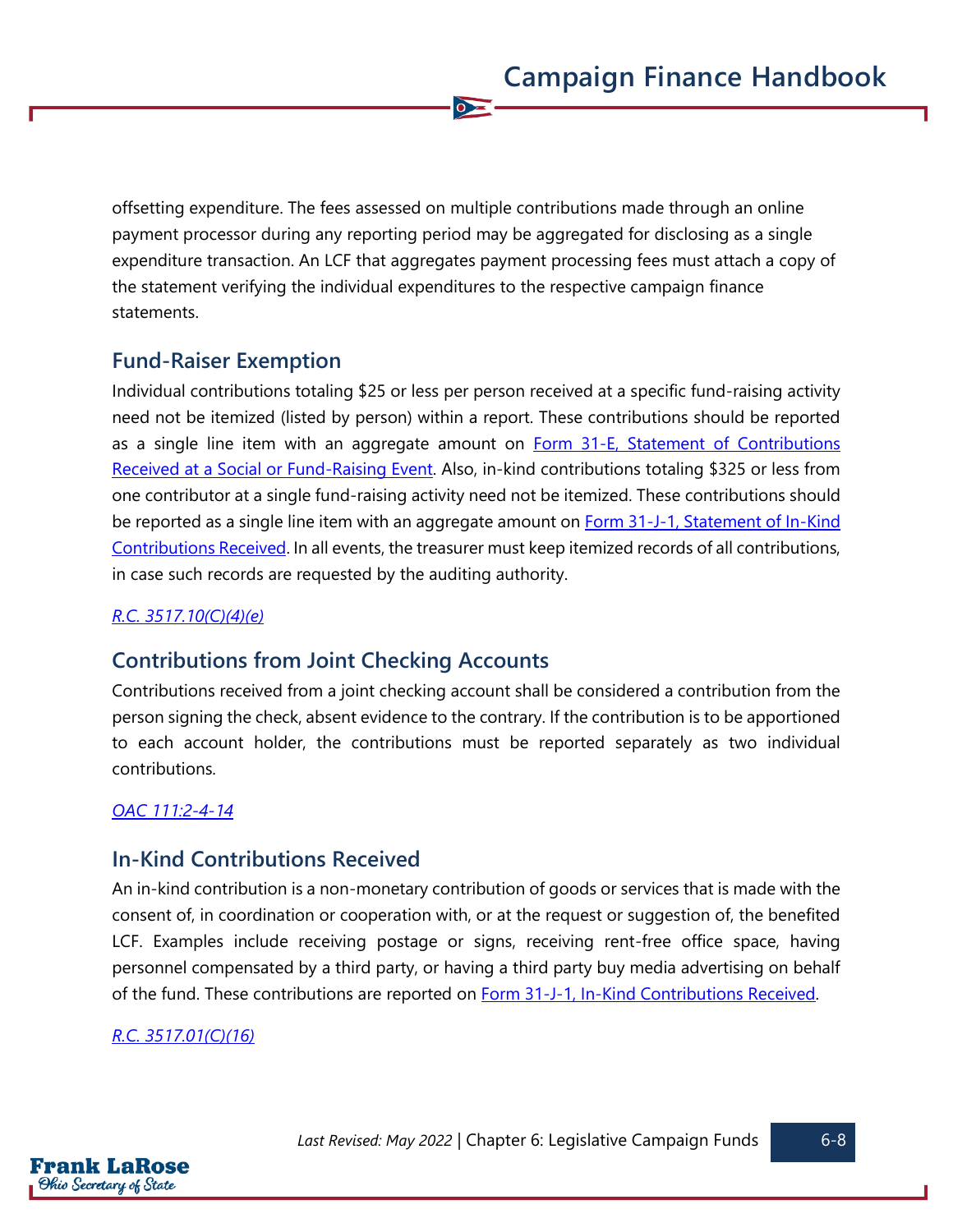# **Joint Fund-Raisers**

Each LCF that engages in a joint fund-raising activity may deposit into its account only the checks that are made out to that particular LCF. If a check is received that is made out to more than one reporting entity, then it must be refunded to the contributor and not deposited into the LCF bank account. The expenses for the event are divided equally among the participants unless they have agreed to divide them in another manner. If the expenses are not divided equally and one committee pays for more or all of the event costs, an in-kind contribution occurs and must be disclosed.

 $\bullet$ 

#### *[OAC 111:2-4-17](https://codes.ohio.gov/ohio-administrative-code/rule-111:2-4-17)*

# **Labor Organization Contributions**

An LCF may accept contributions from a PAC sponsored by a labor organization or from a labor organization's political contributing entity (PCE).

#### *[R.C. 3517.01\(C\)\(21\),](https://codes.ohio.gov/ohio-revised-code/section-3517.01) [3517.082](https://codes.ohio.gov/ohio-revised-code/section-3517.082)*

## **Partnerships/Unincorporated Associations**

Professional associations (e.g., physicians, architects & dentists) under [R.C. 1785,](https://codes.ohio.gov/ohio-revised-code/chapter-1785) limited liability companies under  $R.C.$  1705, or partnerships as defined by  $R.C.$  1776 through 1783, are not "corporations" under [R.C. 3599.03.](https://codes.ohio.gov/ohio-revised-code/section-3599.03) These entities are considered either partnerships or unincorporated businesses. A partnership or unincorporated business may use its checking account to transmit a contribution to a candidate. The contribution must come with detailed information about each partner, owner, or member and their allocated portion of the contribution. The recipient of such a contribution must itemize each allocated portion according to the information provided. No contribution from a partnership or other unincorporated business may be accepted, deposited, or used unless the recipient has the allocation information necessary to itemize the contribution by the partner, owner, or member.

## *[R.C. 3517.10\(I\);](https://codes.ohio.gov/ohio-revised-code/section-3517.10) [OAC 111:2-4-20;](https://codes.ohio.gov/ohio-administrative-code/rule-111:2-4-20) [OEC Adv. 96ELC-03](https://elc.ohio.gov/wps/portal/gov/elc/opinions-decisions/advisory-opinions/by-year/96-03)*

# **Public Employee Solicitations / Contributions**

Public employees are prohibited from being solicited for political contributions while performing their official duties or while they are in those areas of a public building where official business is conducted. Public employees are prohibited from soliciting contributions while performing official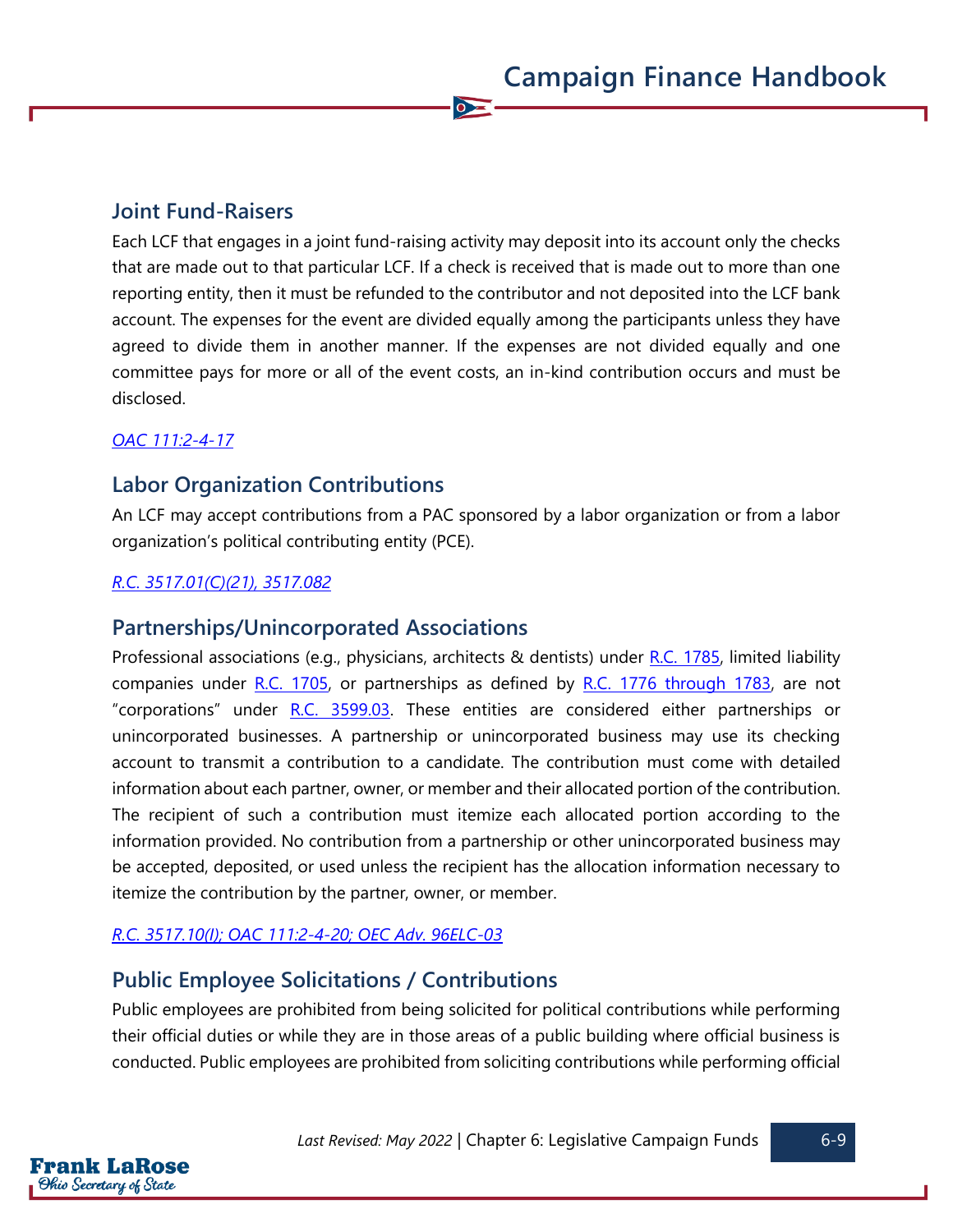duties or in areas of a public building where official business is conducted. For these prohibitions, the term "public employee" does not include any person holding an elective office.

 $\overline{\bullet}$ 

#### *[R.C. 3517.092](https://codes.ohio.gov/ohio-revised-code/section-3517.092)*

# **Deposit of Contributions or Other Income**

The LCF must deposit all contributions and other monetary income in the LCF's account within 30 days of receipt or return the contribution to the donor. A contribution that is clearly illegal must be returned and not deposited. A contribution that appears on its face to be legal (e.g., not from a foreign national, corporation, or in excess of contribution limits) may be deposited and used by the LCF.

Contributions that appear questionable may be deposited, but not spent. The treasurer must make a good-faith effort to determine the legality of the contribution. If, within 30 days of receipt, the legality of the contribution cannot be determined, the contribution must be returned.

If a contribution is kept that is later found to be illegal, then the LCF must refund it within 10 days of the discovery.

#### *[OAC 111:2-4-11](https://codes.ohio.gov/ohio-administrative-code/rule-111:2-4-11)*

#### **Raffles**

The use of raffles or other games of chance to raise money for an LCF, while not specifically prohibited in the campaign finance statutes, is discouraged for many reasons. First, the collecting and reporting of all the required contributor information for every raffle ticket or chance sold can be very difficult. An LCF treasurer must keep a strict account of all contributions received – regardless the amount of the contribution. Second, the raffle or other games or schemes of chance in which persons pay to play may be a lottery prohibited by **Article XV**, Section 6 of the Ohio [Constitution](https://www.legislature.ohio.gov/laws/ohio-constitution/section?const=15.06) or may constitute gambling in violation o[f R.C. 2915.](https://codes.ohio.gov/ohio-revised-code/chapter-2915) In addition, political fund-raising events involving a raffle or other scheme or game of chance held on the premise of a liquor permit holder may involve a violation of **OAC 4301:1-1-53** of the Ohio Department of Commerce, Division of Liquor Control.

Many fund-raising events award door prizes to some persons who attend. Giving door prizes of minimal value, such as flower arrangements, is unlikely to constitute a violation because the persons participating would have contributed regardless of the possibility of receiving a prize. But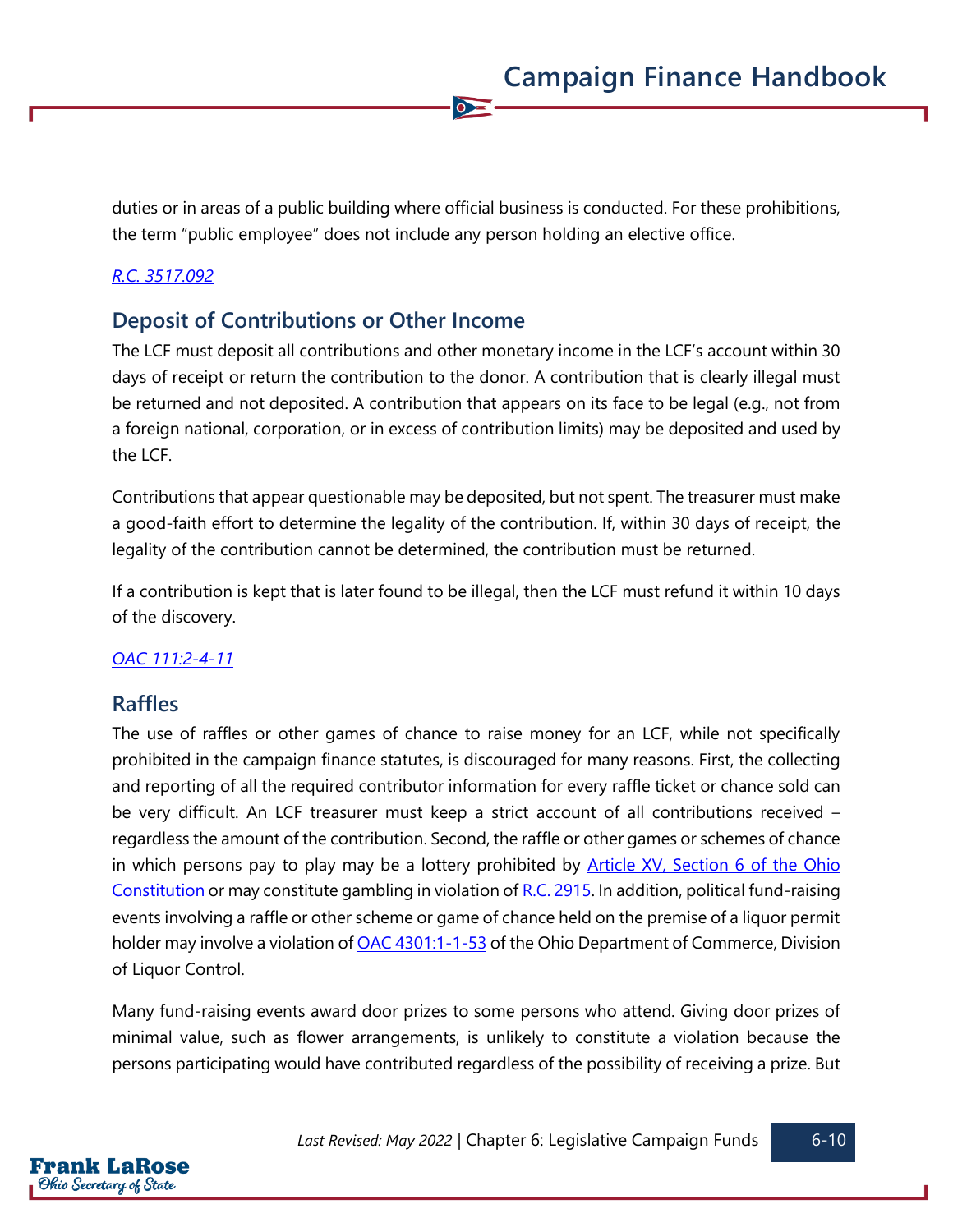if the value of the door prize is significant enough to encourage contributors to purchase an entrance ticket in order to win the prize, then a violation may have occurred.

 $\overline{\bullet}$ 

Questions or information on raffles and other schemes or games of chance should be referred to the county prosecutor in the county where the activity occurs.

*SOS Advisory No. 94-04*

# **EXPENDITURES**

The value of all expenditures made by an LCF must be disclosed. The primary elements for complete disclosure of expenditures are:

- The name of the payee;
- The address of the payee;
- The date of the expenditure;
- The amount of the expenditure; and
- A detailed purpose of the expenditure.

In some cases, more information or more detailed itemization may be required.

# **Permissible Campaign Expenses**

The use of campaign funds for personal or business purposes is prohibited. All expenditures made by an LCF must be for influencing the result of an election or for making a charitable contribution.

Campaign expenses must be legitimate, verifiable, ordinary, necessary. These terms have been defined by the Ohio Elections Commission as follows:

| Legitimate | Conforming to recognized principles or accepted rules and standards. |
|------------|----------------------------------------------------------------------|
| Verifiable | Able to be proven true, confirmed, or authenticated.                 |
| Ordinary   | Taking place according to customary occurrences or procedures.       |
| Necessary  | Appropriate and helpful to accomplishing a particular end.           |

In addition, the Ohio Elections Commission has made clear that these expenses must be reasonable in cost and form.

#### *[OEC Adv. 87ELC-4](https://elc.ohio.gov/wps/portal/gov/elc/opinions-decisions/advisory-opinions/by-year/87-4)*

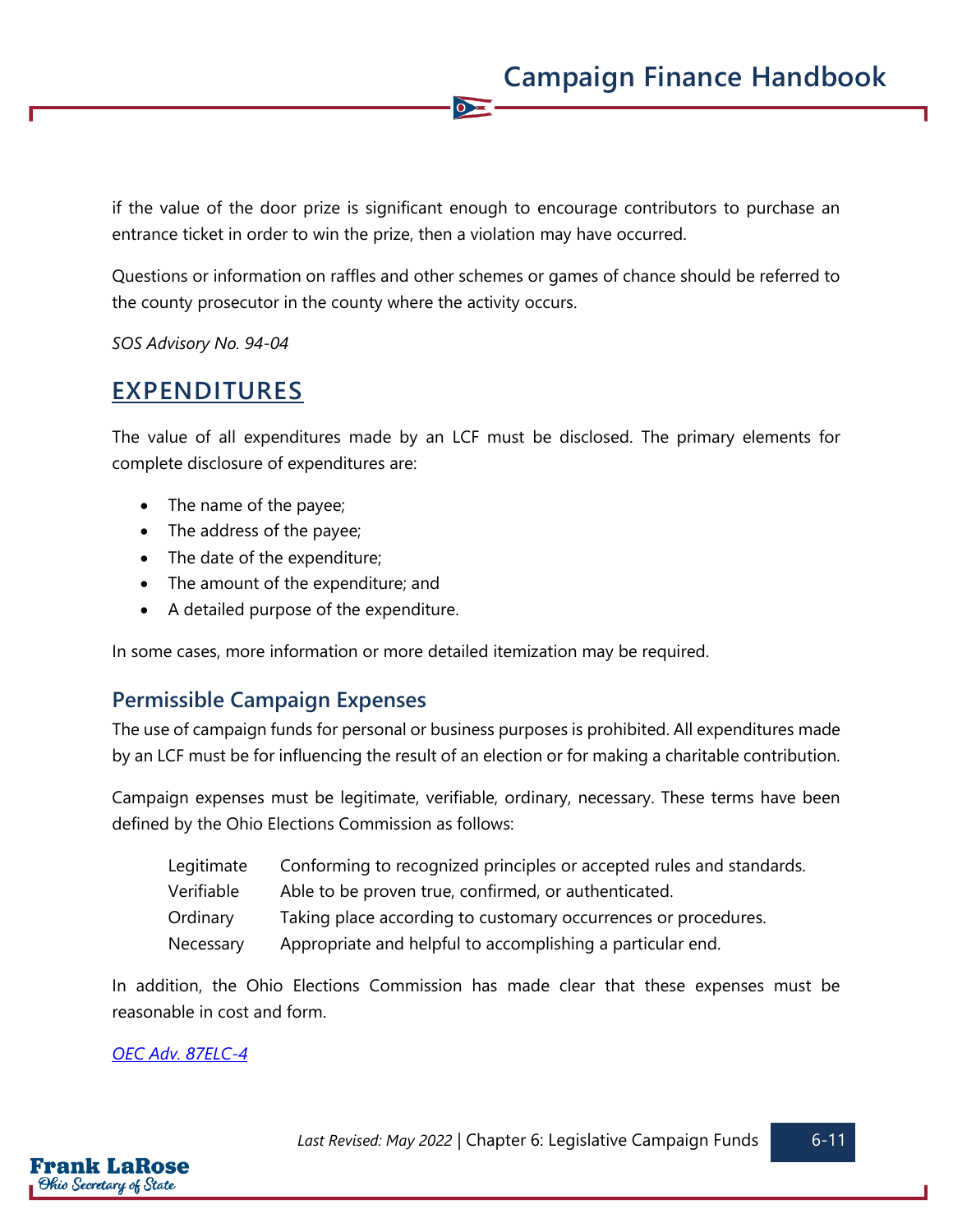#### **Gifts**

Gifts to employees for birthdays, weddings, and retirements, and flowers to employees or their family members because of illness or death have been considered permissible.

 $\bullet$ 

#### **Legal Fees**

The Ohio Elections Commission has advised that expenditures for legal fees are permissible when the fees are part of representing the LCF on matters before the Commission.

*OEC Ad[v's. 87ELC](https://elc.ohio.gov/wps/portal/gov/elc/opinions-decisions/advisory-opinions/by-year/87-9)-9, [87ELC-15,](https://elc.ohio.gov/wps/portal/gov/elc/opinions-decisions/advisory-opinions/by-year/87-15) [88ELC-1,](https://elc.ohio.gov/wps/portal/gov/elc/opinions-decisions/advisory-opinions/by-year/88-1) [90ELC-4,](https://elc.ohio.gov/wps/portal/gov/elc/opinions-decisions/advisory-opinions/by-year/90-4) [96ELC-06,](https://elc.ohio.gov/wps/portal/gov/elc/opinions-decisions/advisory-opinions/by-year/96-06) [96ELC-08,](https://elc.ohio.gov/wps/portal/gov/elc/opinions-decisions/advisory-opinions/by-year/96-08) [2000ELC-05,](https://elc.ohio.gov/wps/portal/gov/elc/opinions-decisions/advisory-opinions/by-year/2000-05) [2006ELC-01](https://elc.ohio.gov/wps/portal/gov/elc/opinions-decisions/advisory-opinions/by-year/2006-01)*

#### **Charitable Contributions**

Charitable contributions are those made to a charity designated as exempt from federal income taxation under subsection 501(a) and described in subsections 501(c)(3), 501(c)(4), 501(c)(8), 501(c)(10) or 501(c)(19) of the Internal Revenue Code, or to any charity approved by advisory opinion of the Ohio Elections Commission.

#### *[R.C. 3517.08\(G\)](https://codes.ohio.gov/ohio-revised-code/section-3517.08)*

#### **Refunds**

An LCF may not make any refund of any contribution, unless the purpose is to refund a contribution in excess of the applicable contribution limit or to refund a contribution that has been found to be illegal.

#### [OEC Adv. 99ELC-03](https://elc.ohio.gov/wps/portal/gov/elc/opinions-decisions/advisory-opinions/by-year/99-03)

#### **Credit Cards**

An LCF may use a credit card to purchase goods and services on behalf of the fund. If the LCF pays the credit card company directly, then each credit card purchase should be listed separately as an expenditure on **Form 31-B, Statement of Expenditures**, or on **Form 31-F**, Statement of [Expenditures for a Social or Fund-Raising Event,](https://www.ohiosos.gov/globalassets/candidates/forms/31f.pdf) with the vendor name, address, date, and amount of purchase. The credit card statement should be attached to the report along with a copy of the canceled check to the credit card company.

#### *[OAC 111:2-4-13](https://codes.ohio.gov/ohio-administrative-code/rule-111:2-4-13)*

If an individual uses a credit card and seeks reimbursement from the LCF for the purchases, then the reimbursement expenditure is reported on the expenditure form. The treasurer must obtain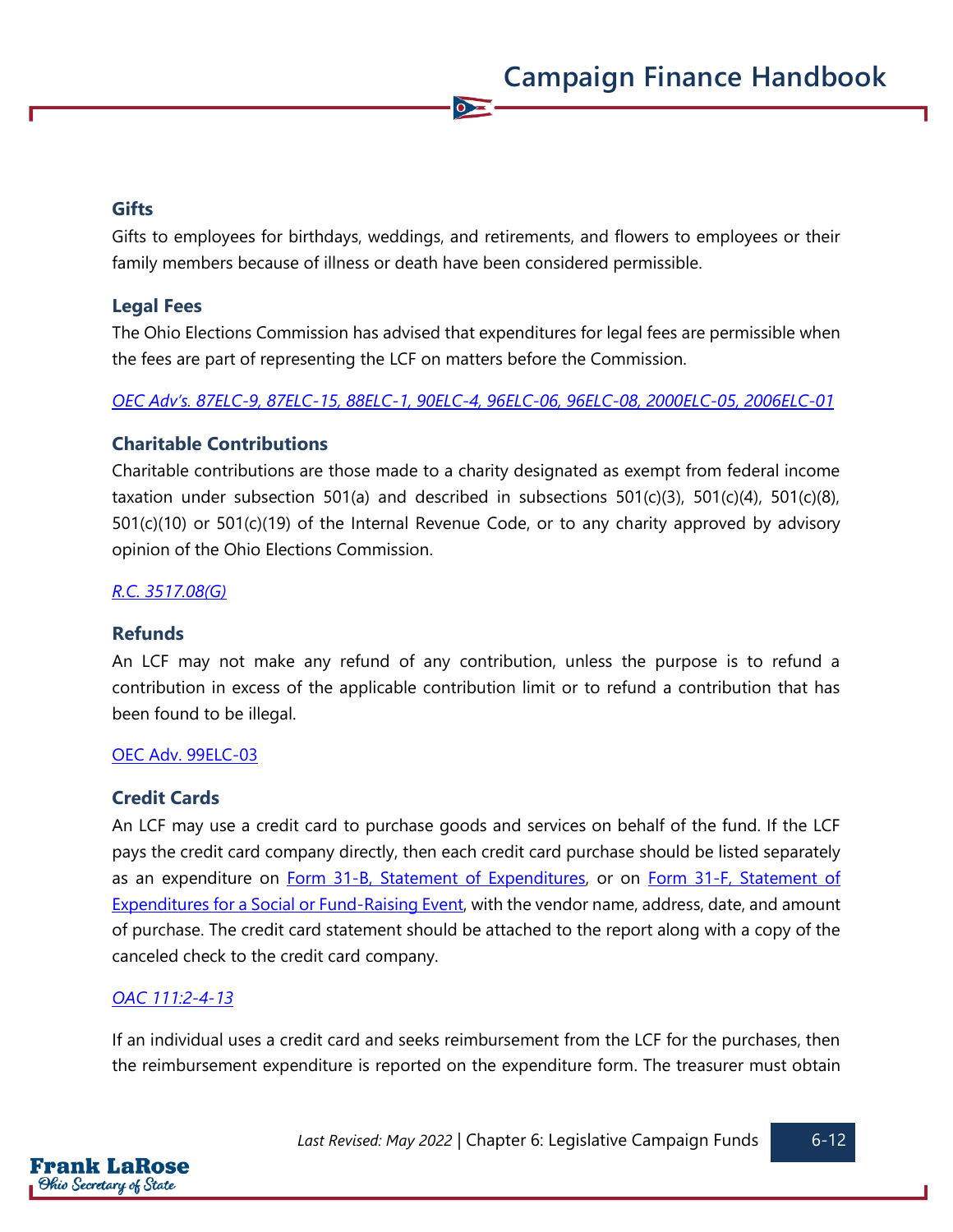receipts for all reimbursements issued to verify the legitimacy of each campaign expense. This documentation for an expenditure must be provided with the respective campaign finance report.

 $\overline{\bullet}$ 

# **Independent Expenditures**

An independent expenditure is one that is made in support of or in opposition to either a candidate or a ballot issue without the consent of, and not in coordination, cooperation, or consultation with, or at the request of or suggestion of, the candidate, agent of the candidate, or ballot issue committee. Such expenditures are reported by the entity that makes them, but not by the benefited committee.

#### *[R.C. 3517.01\(C\)\(17\),](https://codes.ohio.gov/ohio-revised-code/section-3517.01) [3517.105;](https://codes.ohio.gov/ohio-revised-code/section-3517.105) [OAC 111:2-2-01,](https://codes.ohio.gov/ohio-administrative-code/rule-111:2-2-01) [OAC 111:2-2-02](https://codes.ohio.gov/ohio-administrative-code/rule-111:2-2-02)*

# **In-Kind Contributions**

An in-kind contribution is a non-monetary contribution of goods or services that was made with the consent of, in coordination or cooperation with, or at the request or suggestion of, the benefited candidate, agent of the candidate, fund, or party. An LCF may contribute to a candidate's campaign committee any item or service it has bought rather than, or along with, making a monetary contribution. For example, an LCF may have bought a large block of radio airtime at a particular radio station. When the LCF gives a portion of this asset to a campaign committee, an in-kind contribution has been made by the LCF and received by the campaign committee. As a result, both entities have a responsibility to disclose this transaction.

## **Expenditure Verification**

Every expenditure in excess of \$25 must have a corresponding canceled check or receipt photocopy attached to the report. A proper receipt is one that has been marked "PAID" by the vendor. In addition, the Secretary of State or the county board of elections may request a mileage log for mileage reimbursements, so that the expenditure and its appropriateness may be verified. If canceled checks are not returned or provided by the banking institution of the LCF, a copy or printout of the campaign committee's bank account will suffice for the receipt requirement so long as the name of the vendor, date of transaction, and amount of the expenditure are all provided. Additionally, printouts of canceled check images as provided by the fund's banking institution satisfy the expenditure verification requirement.

*[R.C. 3517.10\(D\);](https://codes.ohio.gov/ohio-revised-code/section-3517.10) [OAC 111:2-4-13;](https://codes.ohio.gov/ohio-administrative-code/rule-111:2-4-13) [OEC Advs. 87ELC-03,](https://elc.ohio.gov/wps/portal/gov/elc/opinions-decisions/advisory-opinions/by-year/87-3) [87ELC-12](https://elc.ohio.gov/wps/portal/gov/elc/opinions-decisions/advisory-opinions/by-year/87-12)*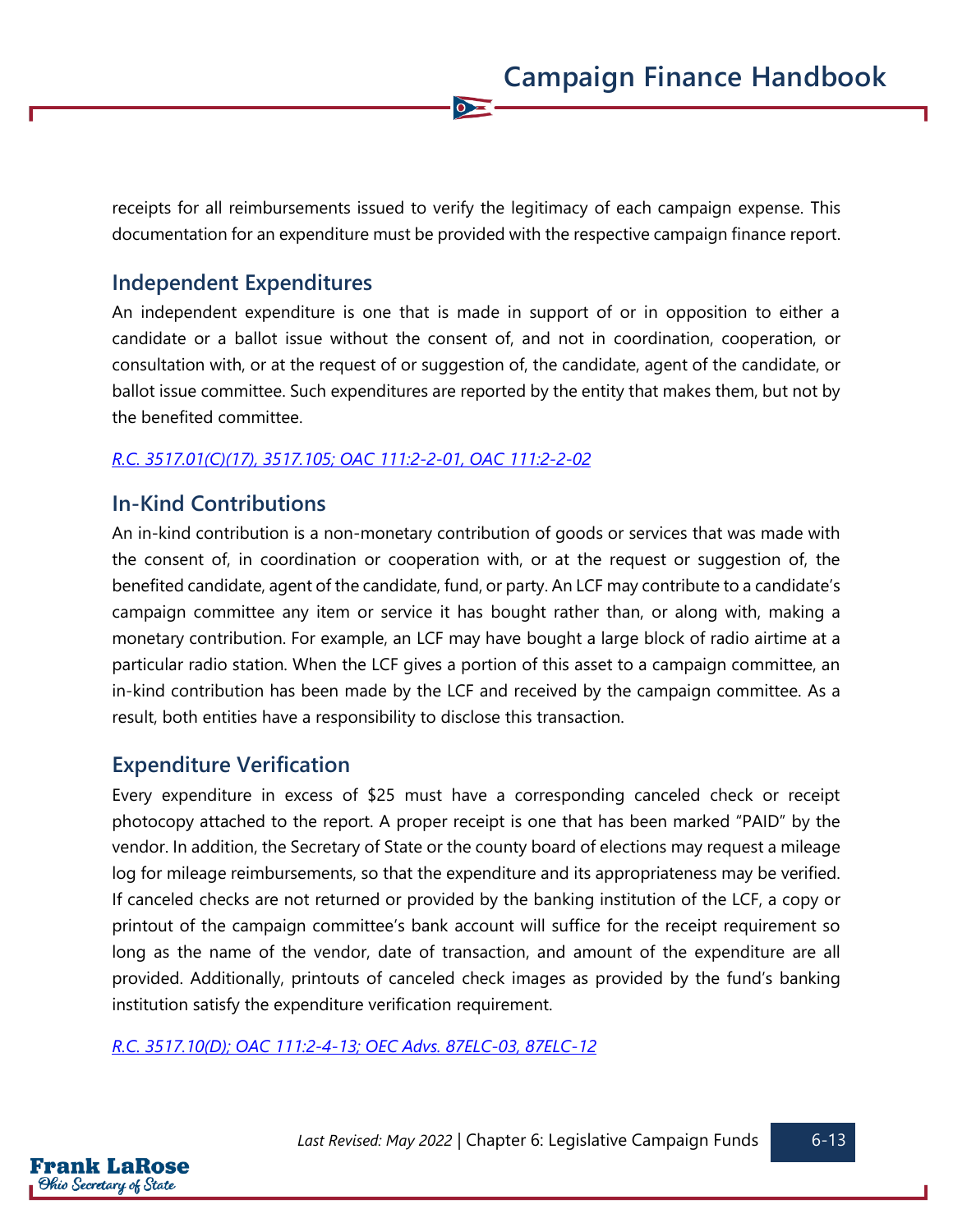# **Reimbursement of Campaign Expenses**

Campaign related expenses incurred by employees or volunteers may be reimbursed by the LCF if they are legitimate and verifiable prior expenses and not otherwise prohibited by law. The LCF may not advance funds to a candidate, employee, or volunteer; the expense must be incurred before reimbursement. The treasurer must obtain receipts for all reimbursements issued to verify the legitimacy of each campaign expense. Reimbursements for items or services bought on behalf of the committee that are not reimbursed during the reporting period must be reported as outstanding debt. The Secretary of State or the county board of elections may request a mileage log or receipts for reimbursements so that the expenditure and its appropriateness may be verified.

 $\sum$ 

#### *[R.C. 3517.13\(O\)](https://codes.ohio.gov/ohio-revised-code/section-3517.13)*

No beneficiary of an LCF or other person may convert for personal use anything of value from the LCF, except as reimbursement for:

- Legitimate and verifiable prior campaign expenses.
- Legitimate, verifiable, ordinary, and necessary expenses incurred by the beneficiary while:
	- o Engaged in activities to support or oppose another candidate, political party, or issue;
	- $\circ$  Raising funds for, or participating in activities of, a political party or other political committee; or
	- o Attending a political party convention or meeting.

#### *[OEC Adv. 87ELC-4](https://elc.ohio.gov/wps/portal/gov/elc/opinions-decisions/advisory-opinions/by-year/87-4)*

# **Corrections and Amendments**

When a correction is necessary or additional information is obtained by the LCF or required by the Secretary of State relating to a report that has already been filed, the LCF must file an amended report. Amendments filed on paper consist of only corrections to previously submitted information or additional information. The amendment should include either a report cover page or a cover letter specifying the name of the LCF and what report is being amended. Amendments filed electronically consist of all report data – what was originally filed and new or modified records.

When an error is found, or when checks are received that could not earlier be attached to a report, the amendment should be filed immediately. When an auditing authority requests more

Last Revised: May 2022 | Chapter 6: Legislative Campaign Funds | 6-14